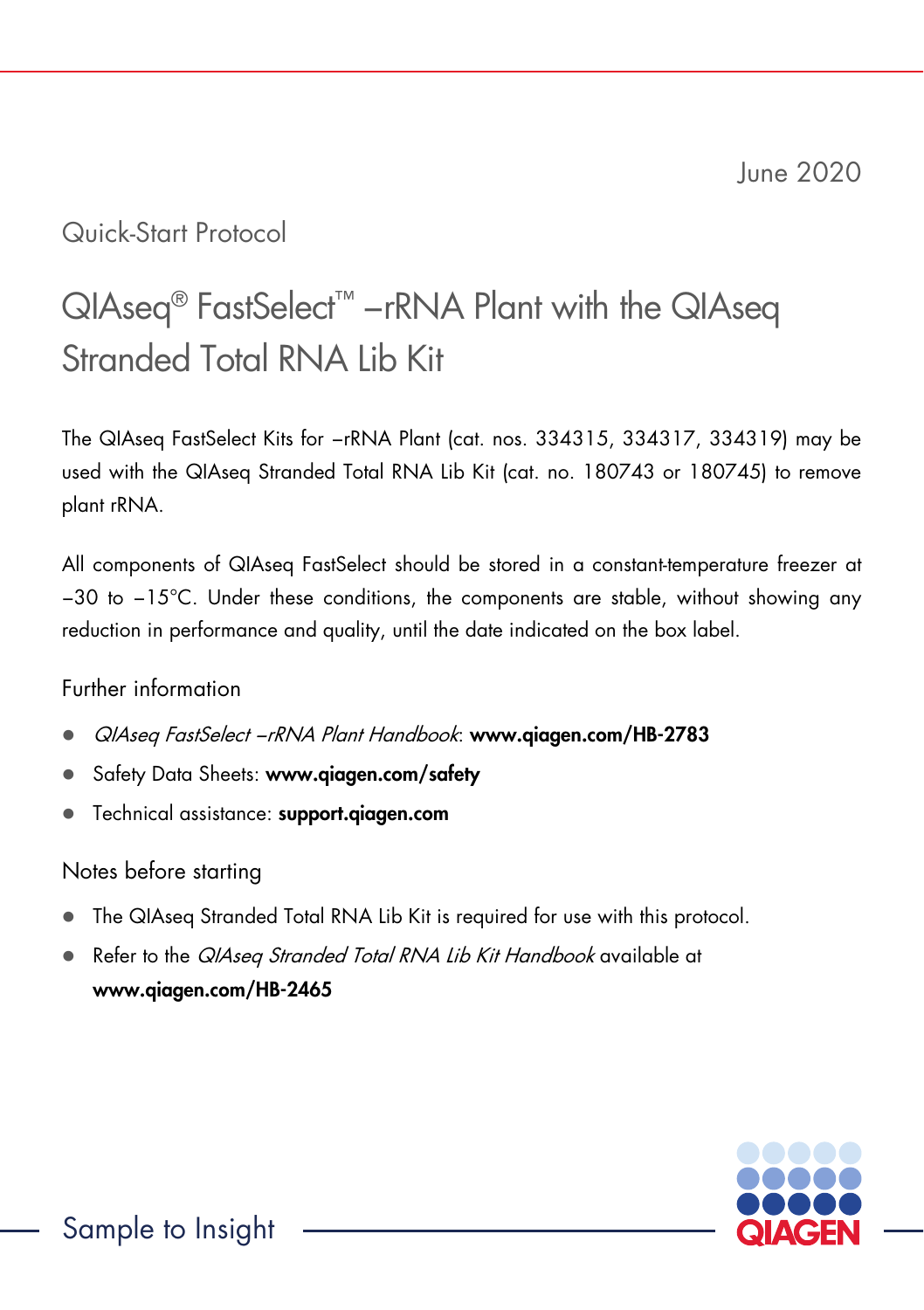#### Procedure

- 1. Thaw total RNA on ice. Gently mix, briefly centrifuge to collect residual liquid from the sides of the tubes, and return to ice.
- 2. Prepare the reagents required for the RNA fragmentation and QIAseg FastSelect −rRNA Plant.
	- 2a. Thaw 5x RT Buffer and nuclease-free water from the QIAseq Stranded Kit at room temperature (15–25°C).
	- 2b. Vortex 5x RT Buffer, nuclease-free water, and the tube(s) from the QIAseq FastSelect Kit, and then briefly centrifuge.
- 3. On ice, prepare the fragmentation/RNA removal reaction according to Table 1. Briefly centrifuge, mix by pipetting up and down 10 times, and centrifuge briefly again. Note: If setting up more than one reaction, prepare a volume of Master Mix that is 10% greater than what is required for the total number of reactions.

#### Table 1. Setup of fragmentation/RNA removal reactions

| Component                       | Volume/reaction                      |  |
|---------------------------------|--------------------------------------|--|
| Total RNA (100 ng $-1$ µg)      | Variable                             |  |
| RT Buffer, 5x*                  | $8 \mu$                              |  |
| QIAseq FastSelect -rRNA Plant   | $1 \mu$                              |  |
| <b>ERCC Control<sup>t</sup></b> | Optional                             |  |
| Nuclease-free water             | Bring total reaction volume to 37 µl |  |
| <b>Total volume</b>             | $37 \mu$                             |  |

From the QIAseq Stranded Total RNA Lib Kit.

† ERCC Control RNA can be added according to the concentrations specified by the manufacturer. If added, the total fragmentation/RNA removal reaction volume should remain 37 µl.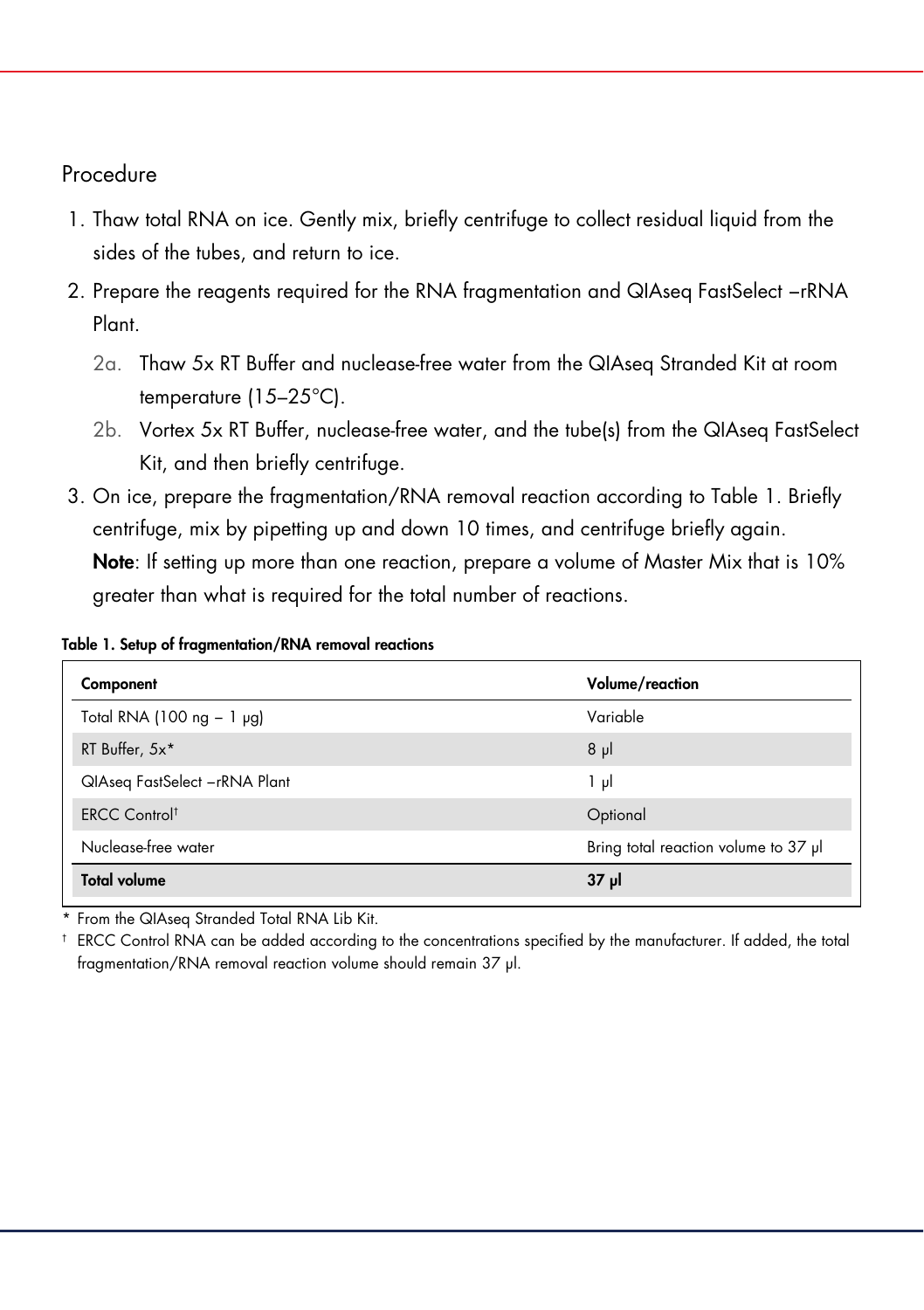4. Incubate as described in Table 2, according to your input RNA quality and desired insert size.

Important: Regardless of time and temperature chosen in step 1, steps 2−9 must be performed.

| Input RNA quality                                                                                                                                                    | Step           | Insert size $\sim$ 150-250 bp | Insert size ~350 bp               |
|----------------------------------------------------------------------------------------------------------------------------------------------------------------------|----------------|-------------------------------|-----------------------------------|
| High quality (RIN >9)                                                                                                                                                | $1*$           | 15 min at $95^{\circ}$ C      | $3 \text{ min}$ at 95 $\degree$ C |
| Moderate quality (RIN 5-6)                                                                                                                                           | $1*$           | 10 min at $95^{\circ}$ C      | 3 min at 95°C                     |
| FFPE or degraded sample (RIN <3)                                                                                                                                     | $1*$           | No fragmentation <sup>†</sup> | No fragmentation <sup>t</sup>     |
| Steps 2-9 are performed regardless<br>of input RNA quality. They need to<br>be performed whether the RNA is<br>high quality, moderate quality, FFPE,<br>or degraded. | $\overline{2}$ | 2 min at $75^{\circ}$ C       | 2 min at $75^{\circ}$ C           |
|                                                                                                                                                                      | 3              | 2 min at $70^{\circ}$ C       | 2 min at $70^{\circ}$ C           |
|                                                                                                                                                                      | $\overline{4}$ | 2 min at $65^{\circ}$ C       | 2 min at $65^{\circ}$ C           |
|                                                                                                                                                                      | .5             | 2 min at $60^{\circ}$ C       | 2 min at $60^{\circ}$ C           |
|                                                                                                                                                                      | 6              | 2 min at $55^{\circ}$ C       | 2 min at $55^{\circ}$ C           |
|                                                                                                                                                                      | 7              | 2 min at $37^{\circ}$ C       | 2 min at $37^{\circ}$ C           |
|                                                                                                                                                                      | $\mathsf{R}$   | 2 min at $25^{\circ}$ C       | 2 min at $25^{\circ}$ C           |
|                                                                                                                                                                      | 9              | Hold at 4°C                   | Hold at 4°C                       |

Table 2. Combined QIAseq fragmentation and FastSelect hybridization protocol

\* Choose one option for the time on step 1 according to the input RNA quality and desired insert size.

† Also suitable for exosomal RNA or RNA of other origin with a size of 80−500 bp.

- 5. Refer to the QIAseq Stranded Total RNA Lib Kit Handbook and immediately proceed to "Protocol: First-strand Synthesis".
- 6. Follow the *QIAseq Stranded Total RNA Lib Kit Handbook* to perform all remaining library construction steps.